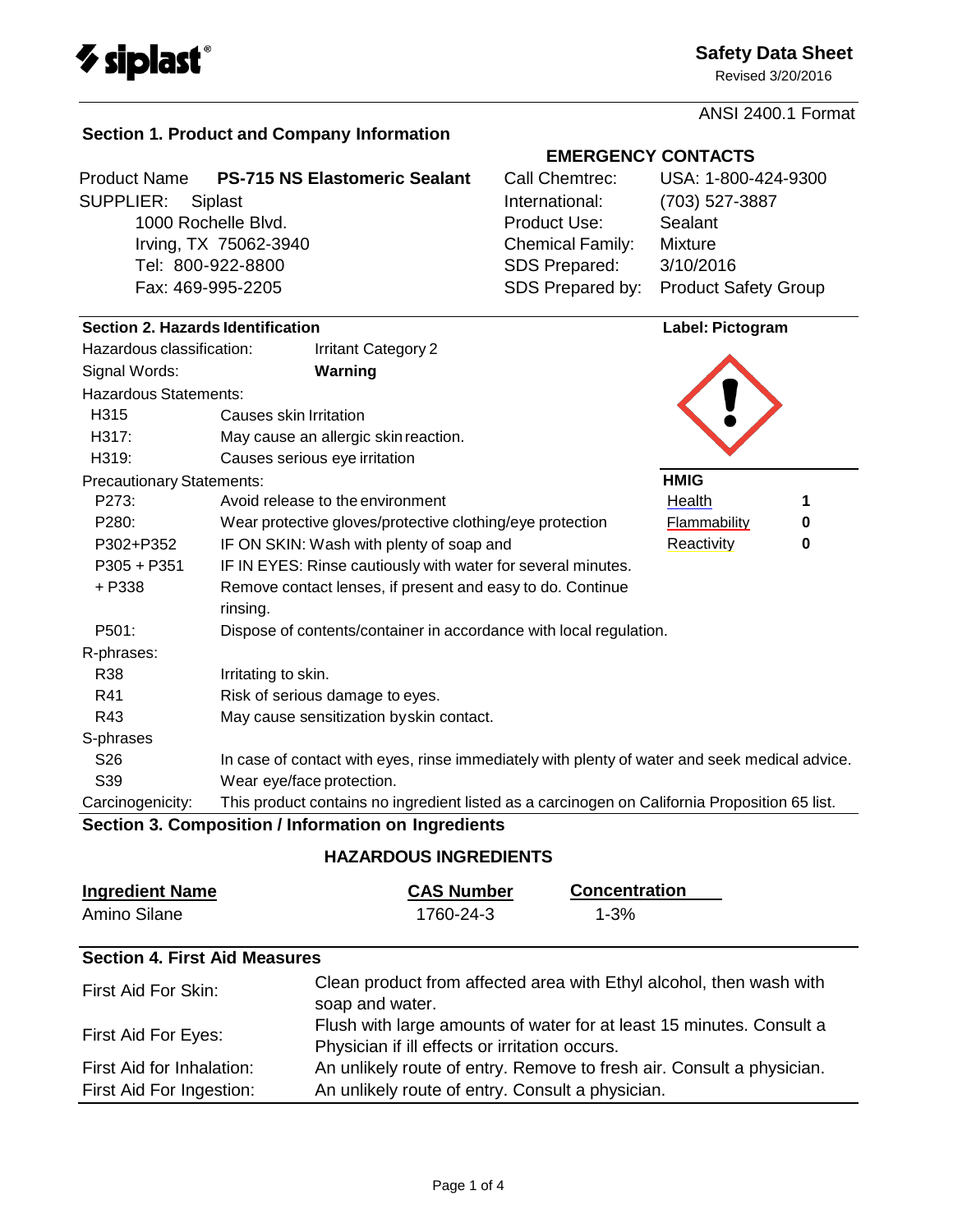

### **Section 5. Fire Fighting Measures**

| <b>Special Fire Fighting</b><br>Instructions: | None. Full emergency equipment with self-contained breathing<br>apparatus and full protective clothing should be worn by firefighters. |                                                         |  |
|-----------------------------------------------|----------------------------------------------------------------------------------------------------------------------------------------|---------------------------------------------------------|--|
| <b>Extinguishing Media:</b>                   |                                                                                                                                        | Water, CO <sub>2</sub> , Dry Chemical, Foam.            |  |
| Unusual Fire and Explosion Hazards:           |                                                                                                                                        | None.                                                   |  |
| Flashpoint:                                   |                                                                                                                                        | Not applicable.                                         |  |
| Upper Flammable Limit:                        |                                                                                                                                        | Not applicable.                                         |  |
| Lower Flammable Limit:                        |                                                                                                                                        | Not applicable.                                         |  |
| Autoignition temperature:                     |                                                                                                                                        | Not applicable.                                         |  |
| Sensitivity to Impact:                        |                                                                                                                                        | Not applicable.                                         |  |
| Sensitivity to Static Discharge:              |                                                                                                                                        | Not applicable.                                         |  |
| <b>Hazardous Combustion Products:</b>         |                                                                                                                                        | Thermal decomposition may produce toxic fumes of Carbon |  |
|                                               |                                                                                                                                        | Monoxide, Carbon dioxide, Sulfur oxides and Hydrogen    |  |
| Section 6. Accidental release measures        |                                                                                                                                        |                                                         |  |

Handling Precautions: Use personal protection recommended in section 8. Avoid eye, skin and clothing contact. Cleanup: Collect spill with absorbent material such as cardboard, allow to cure and place into a container approved for waste disposal. Regulatory Requirements: Follow applicable OSHA regulations (29 CFR 1910.120).

# **Section 7. Handling and Storage**

| Handling Precautions:                  | Use personal protection recommended in section 8. Avoid eye, skin, and<br>clothing contact.              |
|----------------------------------------|----------------------------------------------------------------------------------------------------------|
| Prevention of fires and<br>explosions: | Product is not considered flammable under normal conditions, and<br>product is not considered explosive. |
| Storage Requirements:                  | Store in a cool dry area. (This product polymerizes when in contact<br>with moisture.)                   |
|                                        | <b>Section 8. Exposure Controls / Personal Protection</b>                                                |

#### **Section 8. Exposure Controls / Personal Protection**

| Hand protection:                | Wear impervious gloves such as vinyl to minimize contact with skin. |
|---------------------------------|---------------------------------------------------------------------|
| Eye protection:                 | Wear safety glasses or goggles to avoid eye contact.                |
| Skin protection:                | Wear impervious gloves such as vinyl to minimize contact with skin. |
| Environmental exposure control: | No specific controls are needed.                                    |

### **Section 9. Physical and Chemical Properties**

| <b>Physical State:</b>          |                        | Water Solubility: Insoluble | % Volatile: 1.01% |                                    |
|---------------------------------|------------------------|-----------------------------|-------------------|------------------------------------|
| Appearance and Odor:            | Paste, mild mint scent |                             | VOC:              | 14.48 $q/l$                        |
| Freezing/Melting Point(°C): N/A |                        |                             |                   | Flash Point: NA°C (Tag closed cup) |
| Odor Threshold (ppm):           | N/A                    |                             |                   | Autoignition Temperature: NA       |
| Vapor Pressure:                 | -1                     |                             | pH:               | N/A                                |
| Vapor Density (Air=1):          | >1                     |                             |                   | Flash Point Method: Based on FP of |
| Density:                        | 11.95                  | lbs./gal. (calculated)      |                   | the most volatile component.       |
| <b>Specific Gravity:</b>        | 1.43                   |                             | LEL: NA           | UEL: N.A.                          |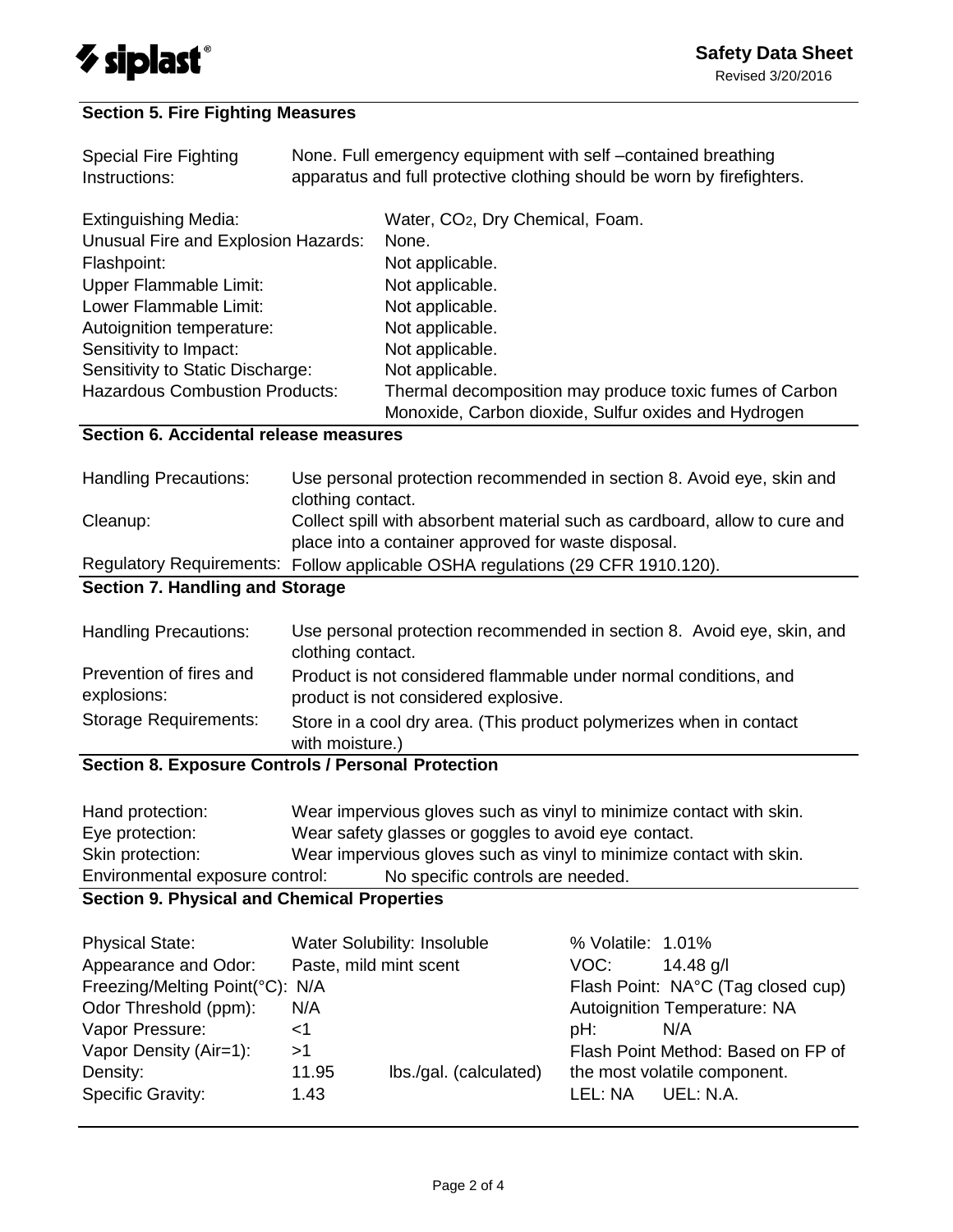

#### **Section 10. Stability and Reactivity**

Stability: Considered Stable. Conditions to Avoid: None known. Incompatible Materials: None known.

**Hazardous Decomposition** Products:

Thermal decomposition may produce toxic fumes of CO and /or CO2.

#### **Section 11. Toxicological Information**

Information below is based on Amino Silane. (Refer to sections 2 and 3.)

| Oral - Result:                   | $LD50 > 2,000$ mg/kg. Remark: Very low order of toxicity. |
|----------------------------------|-----------------------------------------------------------|
| Skin Absorption - Result:        | LD50 > 2,000 mg/kg. Remark: Very low order of toxicity.   |
| Skin Direct contact - Result:    | Slight irritation.                                        |
| Eye Direct contact - Result:     | Severe irritation. Remark: Causes corneal injury.         |
| Inhalation - Result:             | LC50 Not acutely Toxic.                                   |
| <b>Exposure Limits</b>           | Not applicable.                                           |
| Sensitization                    | No.                                                       |
| <b>Reproductive Toxicity</b>     | No.                                                       |
| Mutagenicity                     | No.                                                       |
| Teratogenicity                   | No.                                                       |
| <b>Synergistic Products</b>      | None.                                                     |
| Continued Continuing Information |                                                           |

#### **Section 12. Ecological Information**

No known applicable information.

#### **Section 13. Disposal Considerations**

If this product as supplied becomes a waste, it does not meet the criteria of a hazardous waste as defined under the Resource Conservation and Recovery Act (RCRA) 40 CFR 261. This product becomes a firm synthetic rubber when cured. Please allow to cure before disposal.

### **Section 14. Transport Information**

| Special Shipping Information<br><b>DOT</b> | None.<br>Not regulated. |
|--------------------------------------------|-------------------------|
| <b>TDG</b>                                 | Not available.          |
| <b>PIN</b>                                 | Not available           |